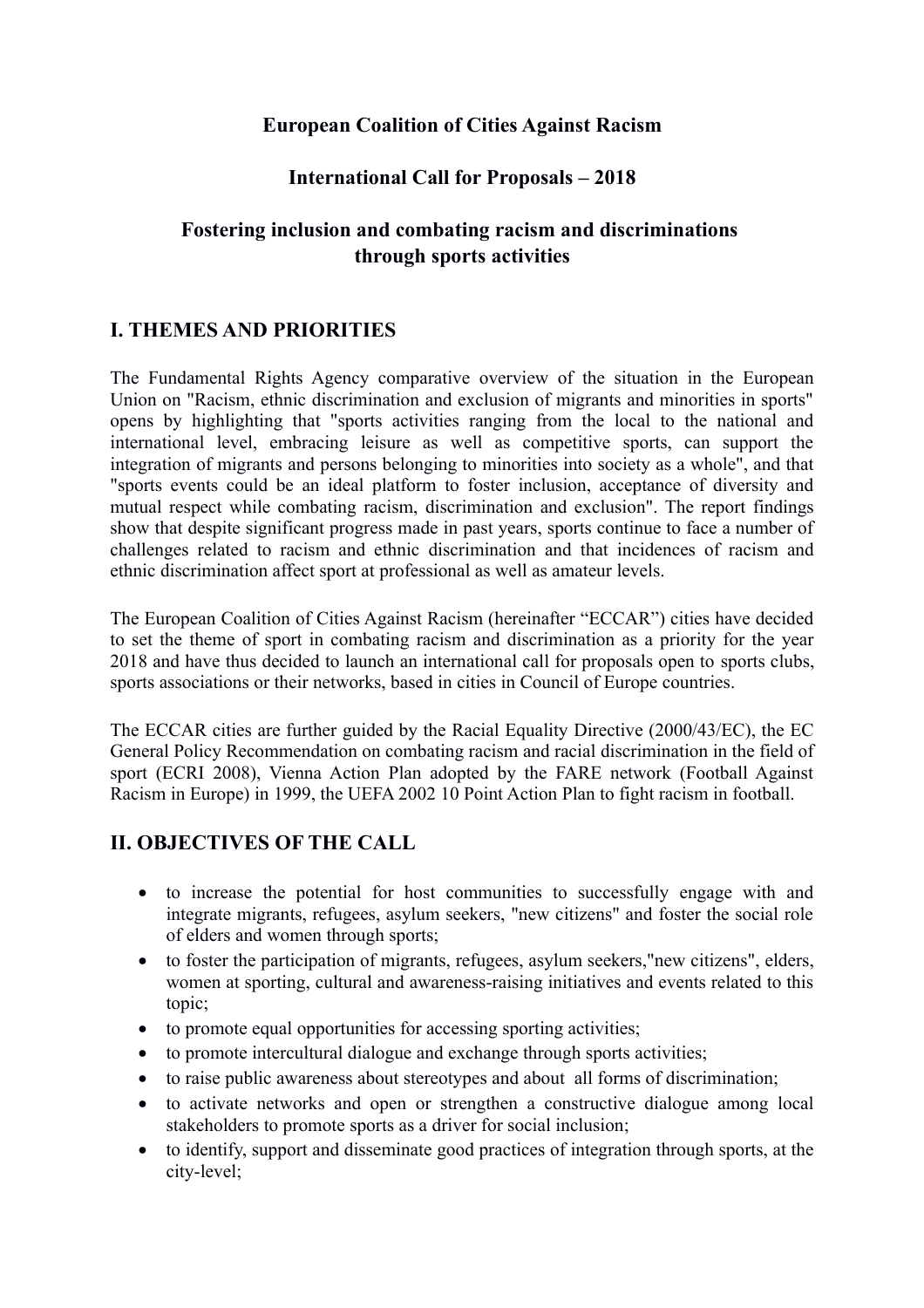• to strengthen participation of local sport clubs and sport associations into promoting diversity and fighting discriminations through sports.

#### **III. ELIGIBLE ACTIVITIES**

A non-exhaustive list of the main activities eligible under this call for proposals is listed below:

- organisation of sport activities aimed at promoting participation of youths, migrants, refugees, asylum seekers and "new citizens"
- raising awareness activities (e.g. on the added value of sports in relation to the integration of migrants into host societies, on stereotypes regarding women in sports or sports for elderly people, homophobia in sports etc.)
- networking amongst local stakeholders
- best practice exchanges
- seminars, debates, conferences, or other cultural activities
- organization of non-competitive sports activities.

#### **All projects must have a proven gender balance methodology and include a balanced participation of men and women in any proposed activity.**

Further, project activities should preferably:

- take place and/or engage partners in at least 5 ECCAR cities;
- directly engage migrants or migrants associations into the project implementation along with host communities;
- include elders, and/or people with disabilities as target groups or final beneficiaries;
- include a communication strategy taking into account the following events:
	- 21/03/2018 World Day Against Racial Discriminations
	- 26-27 April 2018 ECCAR General Conference in Liège (Belgium)

- FIFA World Cup in Russia and other official international sports events in 2018 (such as the European Youth Boxing Championships in Italy, the 2018 European Championship of American football in Germany, 2018 FIFA U-20 Women's World Cup in France, 2018 FIBA Women's Basketball World Cup in Spain etc.)

#### **Project duration:**

Minimum: 8 months Maximum: 12 months

## **IV. TIMETABLE**

| <b>Stages</b>                        | Date and time or Indicative period |
|--------------------------------------|------------------------------------|
| Publication of the call              | 18/12/17                           |
| Deadline for submitting applications | 24/01/18                           |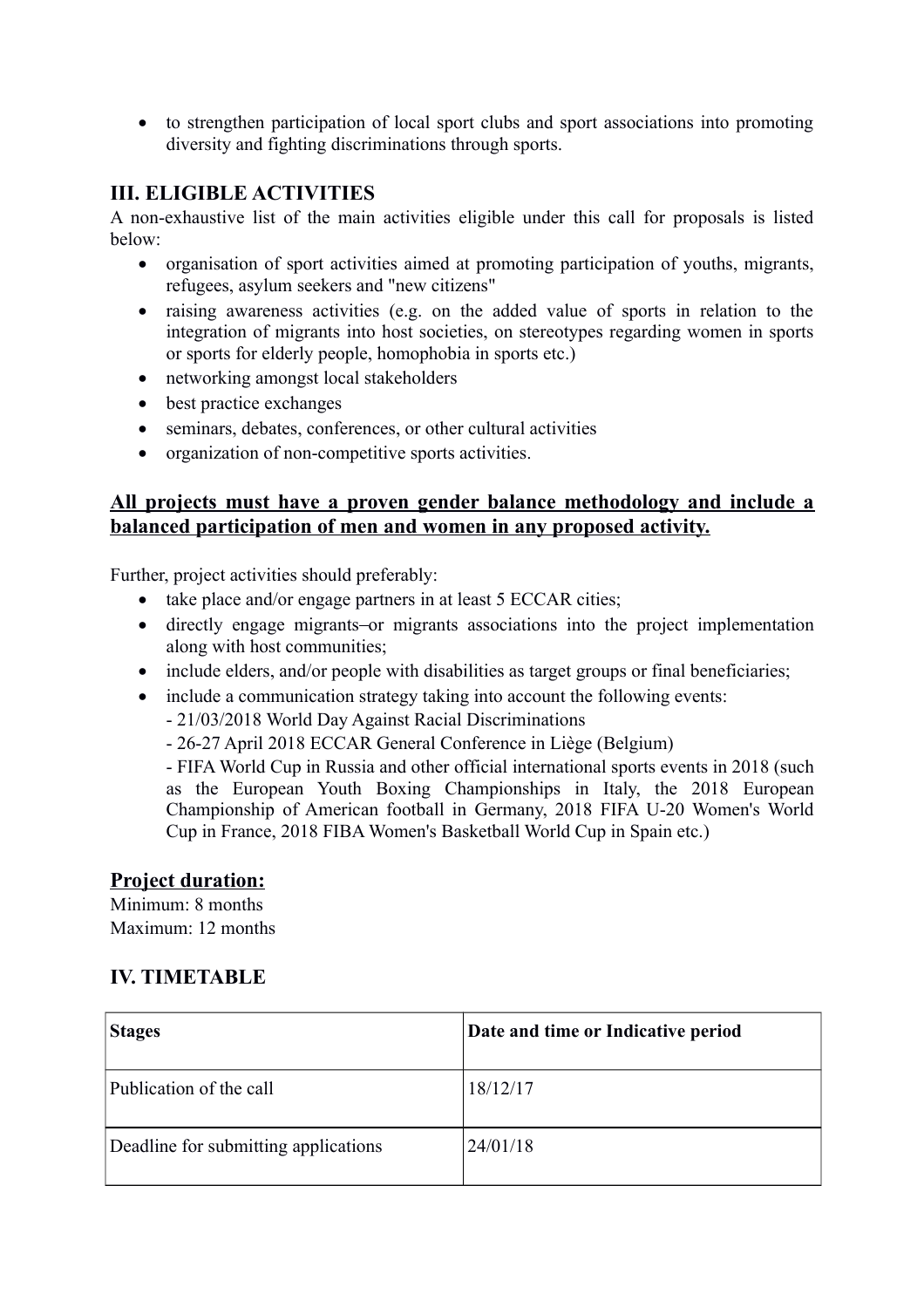| Information to applicants                                         | 130/01/18              |
|-------------------------------------------------------------------|------------------------|
| Signature of grant agreement or<br>notification of grant decision | Indicatively, 07/02/18 |

#### **V. BUDGET AVAILABLE**

The total budget earmarked for the co-financing of the project is estimated at  $\epsilon$  15.000 maximum and at 80% of the total cost of the project.

## **VI. PROCEDURE AND DEADLINE FOR THE SUBMISSION OF THE APPLICATIONS.**

Applications must be sent via email by 23:59 CET on the 24/01/2018 to [eccar@rathaus.potsdam.de](mailto:eccar@rathaus.potsdam.de) and [eccarbologna@comune.bologna.it](mailto:eccarbologna@comune.bologna.it)

Email subject must be: "ECCAR Call for Proposals 2018".

Upon submission, a receipt notification will be sent.

In order not to be rejected, the application should be submitted only by filling out the form and the necessary documents available for download at the following websites: [www.eccar.info](http://www.eccar.info/)

Applications must be submitted in writing in any official language of the European Union, using the application form. The working language, should the project be approved, will be English.

The following documents are compulsory and must be attached to the application using the

appropriate form where stated:

- $\alpha$  application form (Annex 1);
- CV of the project coordinators
- budget (Annex 2)
- declaration (Annex 3)

All documents must be merged into a single PDF file attached to the application email.

Applicants can write for additional information regarding the procedures and the contents of this notice to the following emails:

#### [eccar@rathaus.potsdam.de](mailto:eccar@rathaus.potsdam.de) and [eccarbologna@comune.bologna.it](mailto:eccarbologna@comune.bologna.it)

or browse the FAQ which will be published and updated regularly on the website: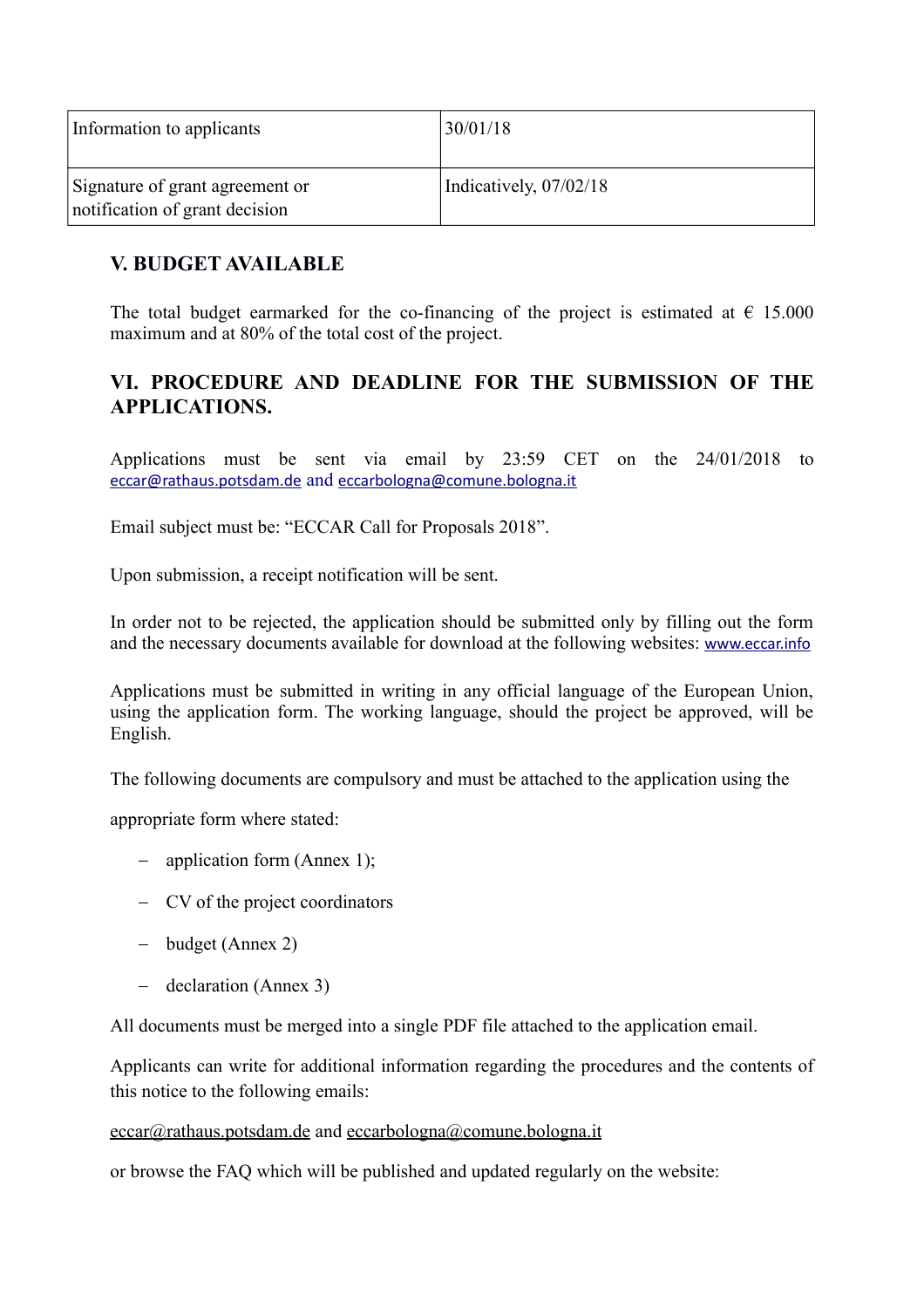#### **VII. ELIGIBLE APPLICANTS**

In order to be eligible, projects must be presented by applicants meeting the following criteria: -be a public or private organisation with legal personality who are active in the sports field and organise sports activities, such as sport clubs, sport associations and their networks (natural persons are not eligible);

-have their registered legal office in a European city

In order to assess the applicants' eligibility, the following supporting documents are requested:

- Statute of the association and registration documents
- All application documents signed by the Legal Representative
- if private entity: extract from the official journal, copy of articles of association, extract of trade or association register, certificate of liability to VAT (if, as in certain countries, the trade register number and VAT number are identical, only one of these documents is required).

## **VIII. EVALUATION CRITERIA**

A Commission composed of ECCAR Board members will be in charge of the evaluation of applications, assessing the adequacy of the budget plan and the project plan.

Their judgement will be irrevocable and all decisions made will be final.

In order to evaluate the received applications and to form a ranking list to determine the winning project, the Commission will take into account the following criteria:

- Potential to reach the call for proposals objectives: max 30
- Budget feasibility and adequacy: max 30
- Partnership composition: max 20
- Innovativeness of the project idea: max 20
- Previous experience of the applicant organisation in terms of project management and in terms of expertise on the specific theme of the call for proposals: max 20

During the assessment period a selection of the most interesting projects (maximum 3 projects) will be made at the unfettered discretion of the Commission. Further questions may be asked to the applicants who submitted the short-listed projects.

Once the assessment period has been completed, all the applicants will receive an email indicating the results of the competition.

The winner of the competition will be contacted by the ECCAR Administrative Secretariat for the proceedings related to the contracting procedure.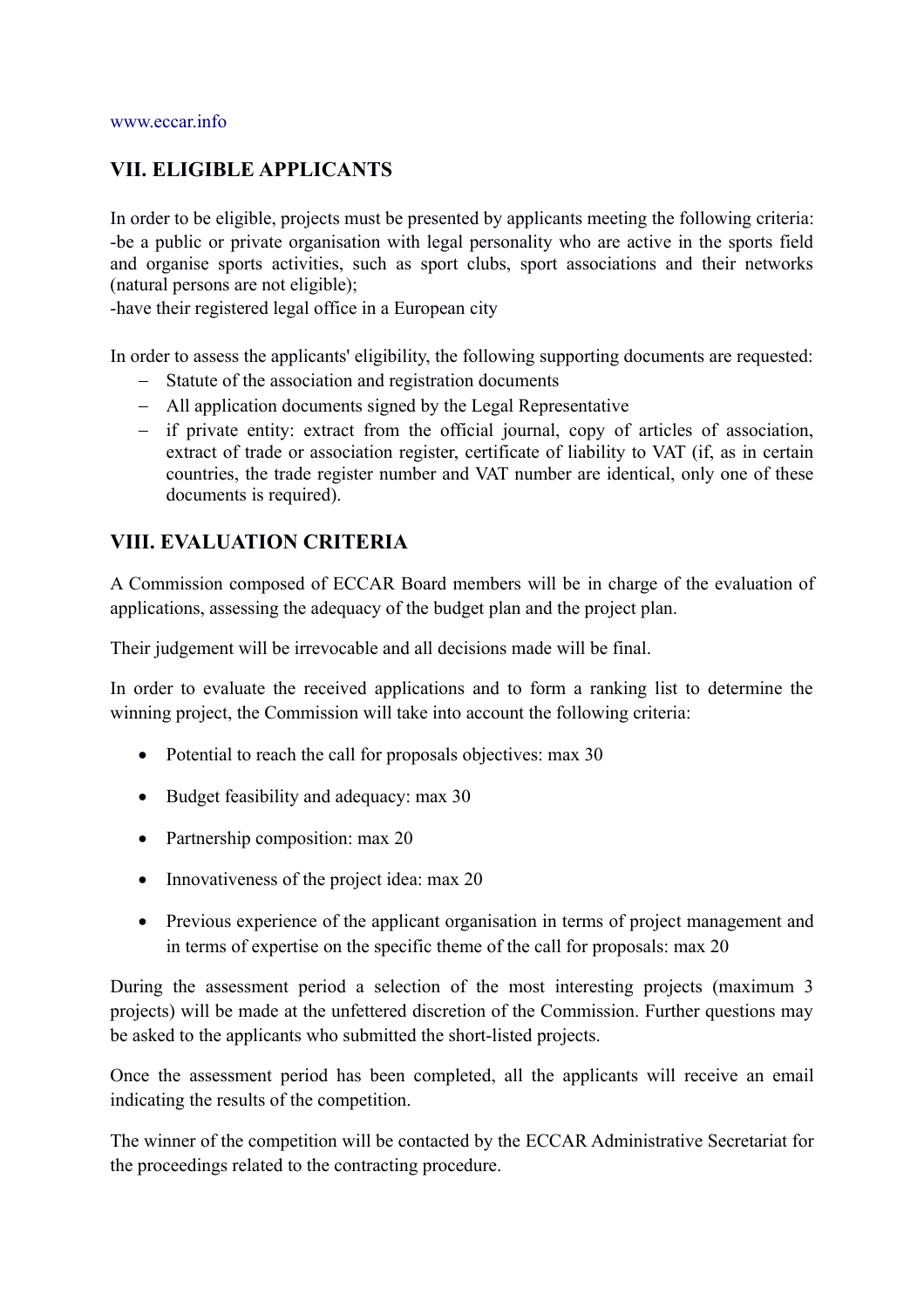Should the winner not be available any-more for the realization of the project, the evaluation Commission will award the grant to the project proposal that ranked in the second place and so on.

Should there be no satisfactory proposal among the submitted ones, that is if the quality of the projects submitted has not met the requirements established by the ECCAR and by the members of the Commission, or if no submission is financially viable, the procedure will be annulled.

# **IX. GRANTING AND FINANCING PROCEDURES**

The winner of the competition will sign a contractual agreement with the ECCAR.

The ECCAR will pay in 3 (three) tranches : one initial pre-payment, up to 20% of the total awarded financement, immediately after signing the contract ; one interim payment, based on actually incurred costs (as proven in the interim financial and narrative report); final balance, based on actually incurred costs (as proven in the final financialand narrative report), within 30 days from project end date. Interim and balance payment will be authorised after the evaluation and acceptance of the reported activities.

# **X. WORK USE CONDITIONS and OWNERSHIP RIGHTS**

The ECCAR, along with the project partners, will hold intellectual property and the ownership rights related to any material and immaterial output delivered during and funded by the project. The partners grant the ECCAR the right to use freely and as it sees fit and, in particular, to translate, publish or communicate by any medium the outputs and the results of the project.

All events and materials produced will be not for profit nor will they have a commercial exploitation.

The contractor will support dissemination of all outputs and materials, based on previous agreement with the ECCAR.

## **XI. REPEAL OF THE GRANT CONTRACT**

In case of repeal of the grant contract, the applicants will be alerted in writing by the ECCAR. The repeal may occur in the follwing cases:

1. The financial and technical parameters have been fundamentally altered.

2. Force majeure or other circumstances make the normal execution of the project or of the activity expected by this contract impossible.

3. Irregularities have occurred during the assignment procedure.

In no circumstance will the ECCAR be responsible for harm derived from the repeal of the grant contract.